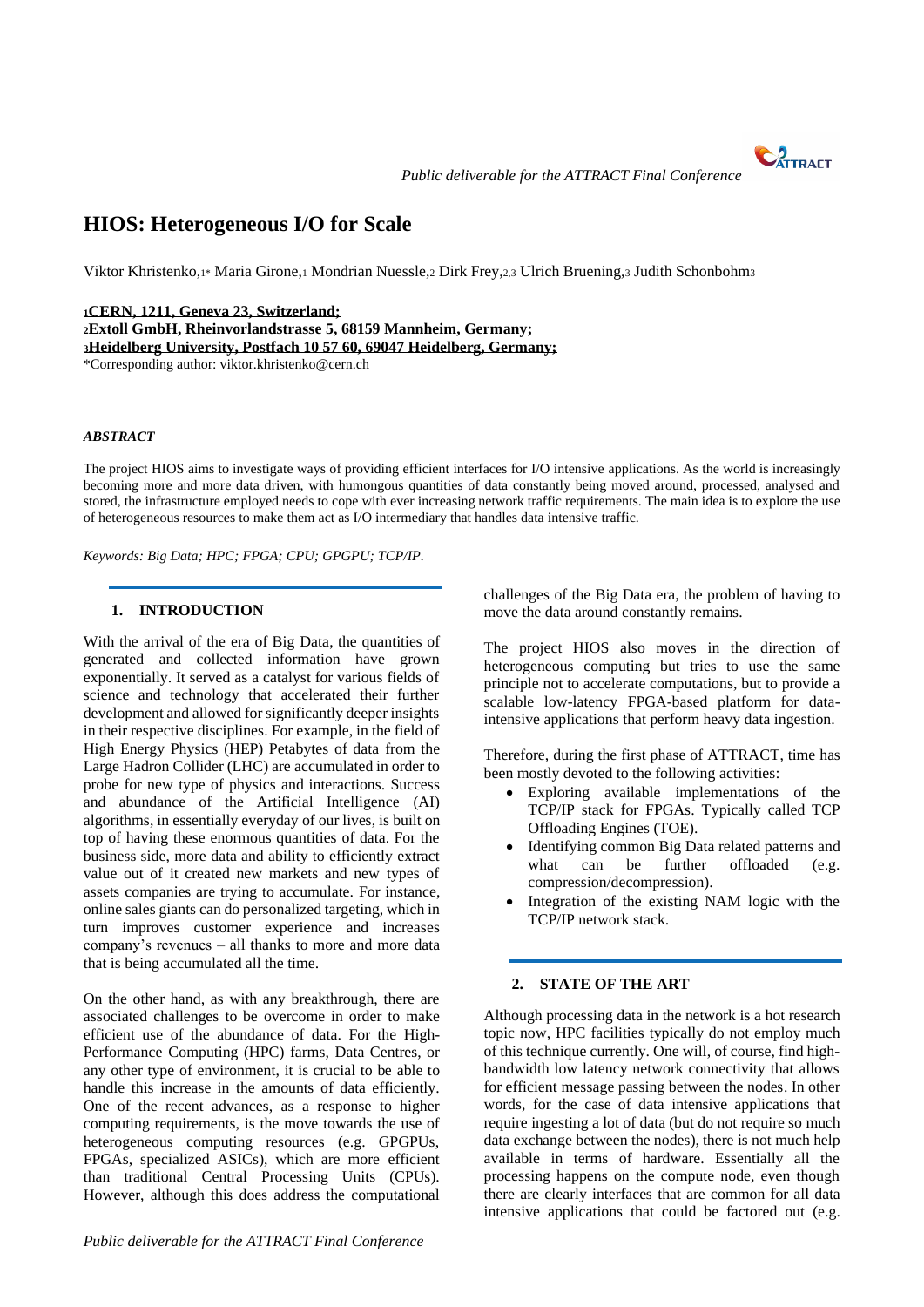caching that lowers application's memory consumption, simple filtering, etc.). To put it another way, the way batch data crunching is currently done is essentially the same as it used to be done 10 years ago, with differences coming for the most part in more powerful CPUs (and/or GPUs), more memory and faster networks, although the amounts of data has exponentially increased.

To add further about the state-of-the-art, Extoll's NAM product is by itself also a new type of platform, currently being extensively tested as part of the DEEP-EST prototype, EU project hosted by the Julich Supercomputing centre to build the next generation of the modular supercomputing architecture. Currently, NAM provides Remote Direct Memory Access (RDMA) functionality, acting essentially as another layer in the memory hierarchy.

## **3. BREAKTHROUGH CHARACTER OF THE PROJECT**

As it has been established in the previous section, a single common aspect of all data intensive applications is that all of them require ingesting a lot of data to the place where computations are to be performed. Furthermore, all types of Big Data workloads perform also various kinds of common operations such as: compression, various types of I/O specific coding and decoding, simple types of filtering.

The main idea of the HIOS project is to offload this I/O specific functionality from the compute nodes onto heterogeneous I/O intermediary units. We try to leverage the existing Extoll's NAM platform that already provides RDMA functionality towards the compute nodes. Introducing such specialized I/O units would essentially allow to remove latency related to ingesting from a remote location and lower the burden on a compute node's memory as aggressive caching will not be needed as much. Furthermore, other logic (e.g. compression, filtering, coding and decoding) can also be moved down to such a specialized unit.

Another interesting benefit that comes as a result of such separation of concerns is with presence of GPUs on the compute nodes. Typically, the way GPUs (or other types of accelerators) are employed for big data applications is that, first, data is read into CPU's main memory from a remote storage, certain I/O related logic is performed by CPU (e.g. compression, decompression) and only then data is further transferred to the GPU for further processing. The benefit here of having an I/O intermediary is that you can bypass CPU and memory involvement completely and transfer data directly to the GPU's memory (already available in the Extoll's NAM platform). To summarize, the idea of the project is to factor out what is common for all Big Data type of workloads and provide a scalable pluggable infrastructure solution that would implement the necessary interfaces efficiently.

## **4. PROJECT RESULTS**

The core outcome of the first phase of the HIOS project was finding, testing and validating the TCP/IP stack that could potentially be used to integrate with the existing Extoll's NAM solution. The TCP/IP FPGA-based network stack was tested using Xilinx VCU118 evaluation board with 10G Ethernet link.

As was already mentioned, one of the common operations that all data intensive workloads perform, once the data is on the compute node, is the compression and decompression of streamed buffers. Analysis of the most widely used algorithms (mainly looked at LZ4, LZMA, zstd, Deflate, 842B) has been performed and implementation is still ongoing. The selection was made based on what typically gets used for the Big Data applications.

Fig. 1 shows a substantially simplified version of the foreseen architecture once TCP/IP stack is included in the Extoll's NAM implementation. Note, this is not the final version and provided here for illustration purposes only.



**Fig. 1.** Simplified version of the envisioned Extoll's NAM solution with TCP/IP stack. Provided for illustrational purposes only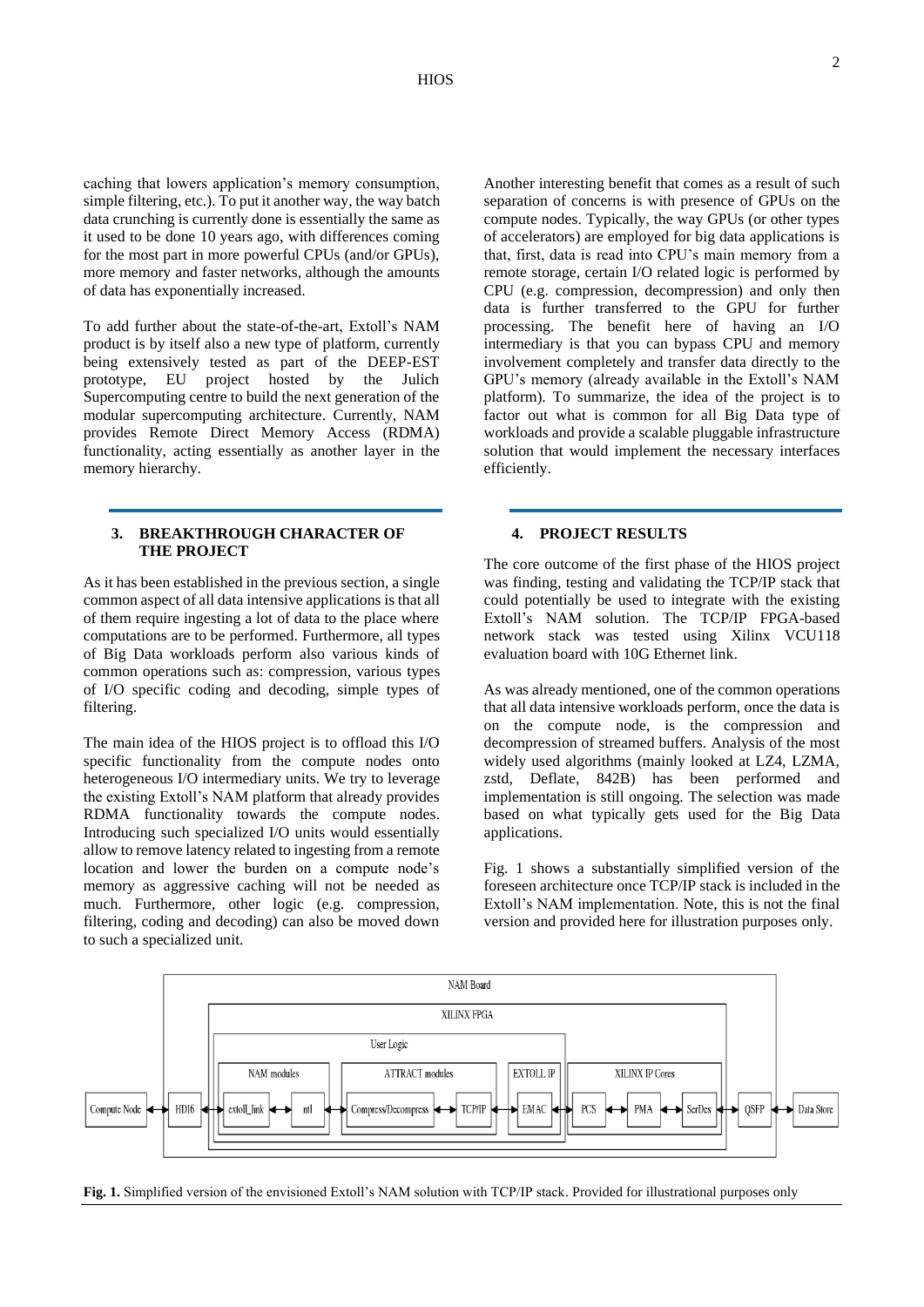## **5. FUTURE PROJECT VISION**

The HIOS project vision for the ATTRACT Phase 2 is to go from exploration, testing and validation mode to a ready-to-go product that is capable to be integrated at HPC centres and other computing facilities.

## **5.1. Technology Scaling**

As it has already been mentioned earlier, the HIOS project is based on the Extoll's NAM solution that is currently being actively tested at the DEEP-EST HPC facility. Therefore, one of the core values of the HIOS project is that scaling was envisioned since the very beginning. Therefore, the next steps would essentially boil down to: first, complete and validate the full NAM, TCP/IP network stack and necessary add-on interfaces, which requires both verification/simulation and also using test setups; second, find an HPC (e.g. DEEP-EST) facility and test out the functionality. Given the DEEP-EST facility already employs Extoll's NAMs, it should be relatively easy to apply changes to the system in order to make use of the new functionality.

#### **5.2. Project Synergies and Outreach**

The idea is to mainly reach out to organizations that are actively working on applying similar techniques. For example, there are plenty of research groups that do "processing in the network" type of research. The goal is to bridge people from different backgrounds (e.g. FPGA development vs Big Data Analytics) and work together to achieve ATTRACT Phase 2 objectives.

So far, there have been no contacts with other ATTRACT Phase 1 funded projects. However, this option will be further explored during the final conference.

## **5.3. Technology application and demonstration cases**

The expected benefits for the society remain unchanged since what has been proposed at the beginning of the project. The fundamental goal of all data intensive applications is to gain insights from the vast quantities of available data. The way we help achieve this goal is by reducing the time to insight. In more concrete terms, the HIOS project aims to provide a faster turn-around for anyone performing heavy data ingestion. For example:

- *For fundamental research, quicker turn-around reduces time to discoveries of the fundamental building blocks of nature;*
- *For medical domain, reduced time to computational solution leads to faster discovery*

*of virus spreads, analysis of patients' symptoms, and diagnosis of diseases;*

Another potential benefit is the integration with existing infrastructure, like HPC centres, which in turn leads to lower maintenance costs and better reuse of the existing computing environments.

## **5.4. Technology commercialization**

Since the work done in ATTRACT Phase 1 was performed based on the already available Extoll's platform, any future commercialization will be done in line with current procedures used by Extoll for these matters.

#### **5.5. Envisioned risks**

One of the main risks associated with the product being developed is that it tries to use 2 types of fabrics, Extoll and Ethernet, which is both costly and potentially inefficient for the future. One of the possible solutions to this problem is that Extoll links could be removed completely, but then RDMA must be done over Ethernet. This is precisely what RDMA over Converged Ethernet (RoCE v2) protocol can be used for. The main benefit would be the applicability of the product as Ethernet is the type of fabric that essentially is the default standard almost everywhere nowadays. However, that requires further development and testing.

## **5.6. Liaison with Student Teams and Socio-Economic Study**

The team of the HIOS project is happy to work and interact with students. Since Heidelberg University is part of the project and some of the investigations are done by students, this interaction will be carried out further.

Any type of information sharing, and dissemination is welcomed by the team of the HIOS project. Using various blogs is a proven channel to communicate the technological developments. Furthermore, we would be happy to participate in any type of social study and provide the necessary information for that.

## **6. ACKNOWLEDGEMENT**

Authors thank CERN EP-CMD group for providing access to the necessary evaluation hardware, during the difficult conditions with teleworking only policy.

This project has received funding from the ATTRACT project funded by the EC under Grant Agreement 777222"